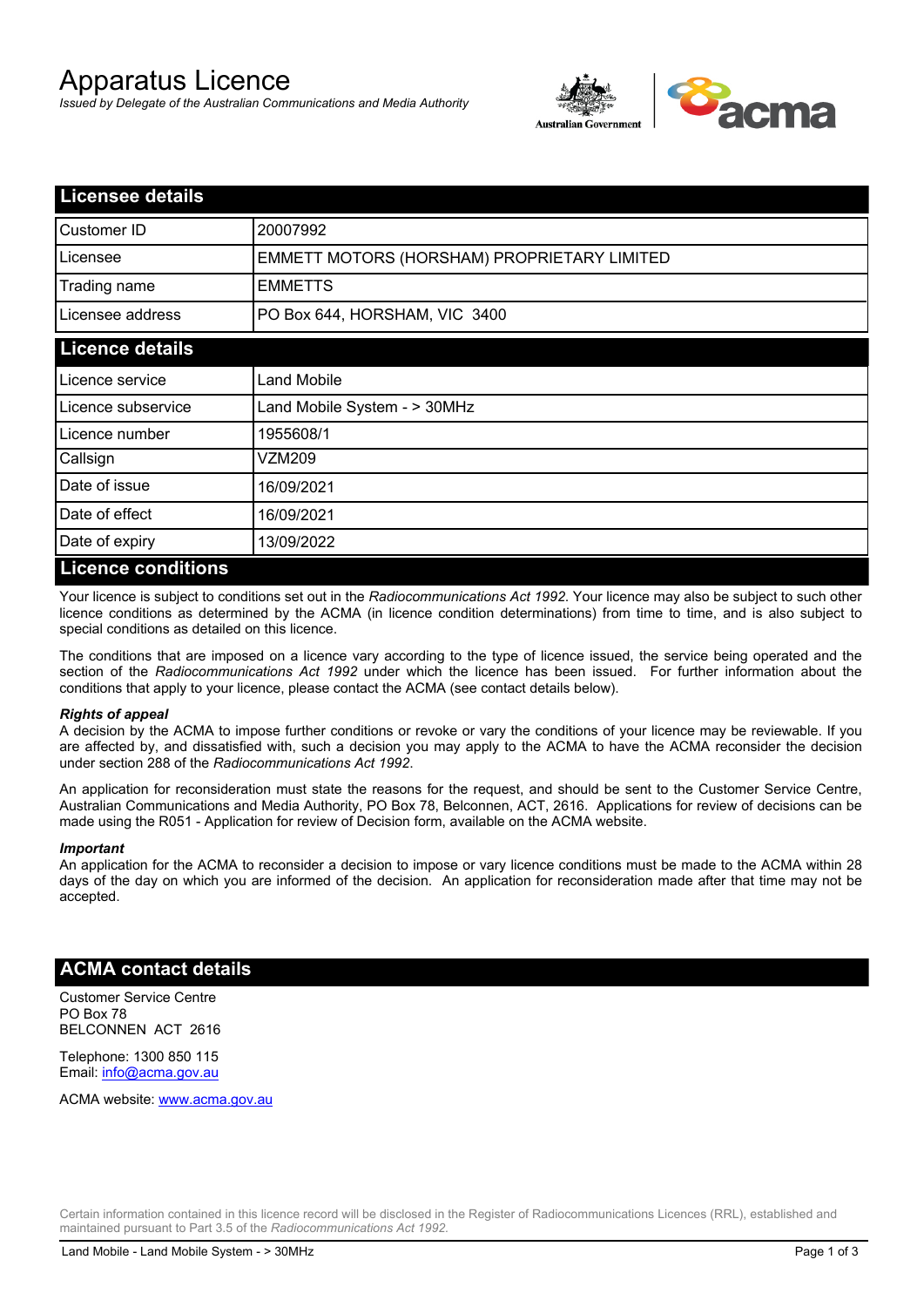# **Advisory Notes applying to licence no.: 1955608/1**

Conditions applicable to the operation of Land Mobile System station(s) authorised under this licence can be found in the Radiocommunications Licence Conditions (Apparatus Licence) Determination and the Radiocommunications Licence Conditions (Land Mobile Licence) Determination. Copies of these determinations are available from the ACMA and from the ACMA home page (www.acma.gov.au).